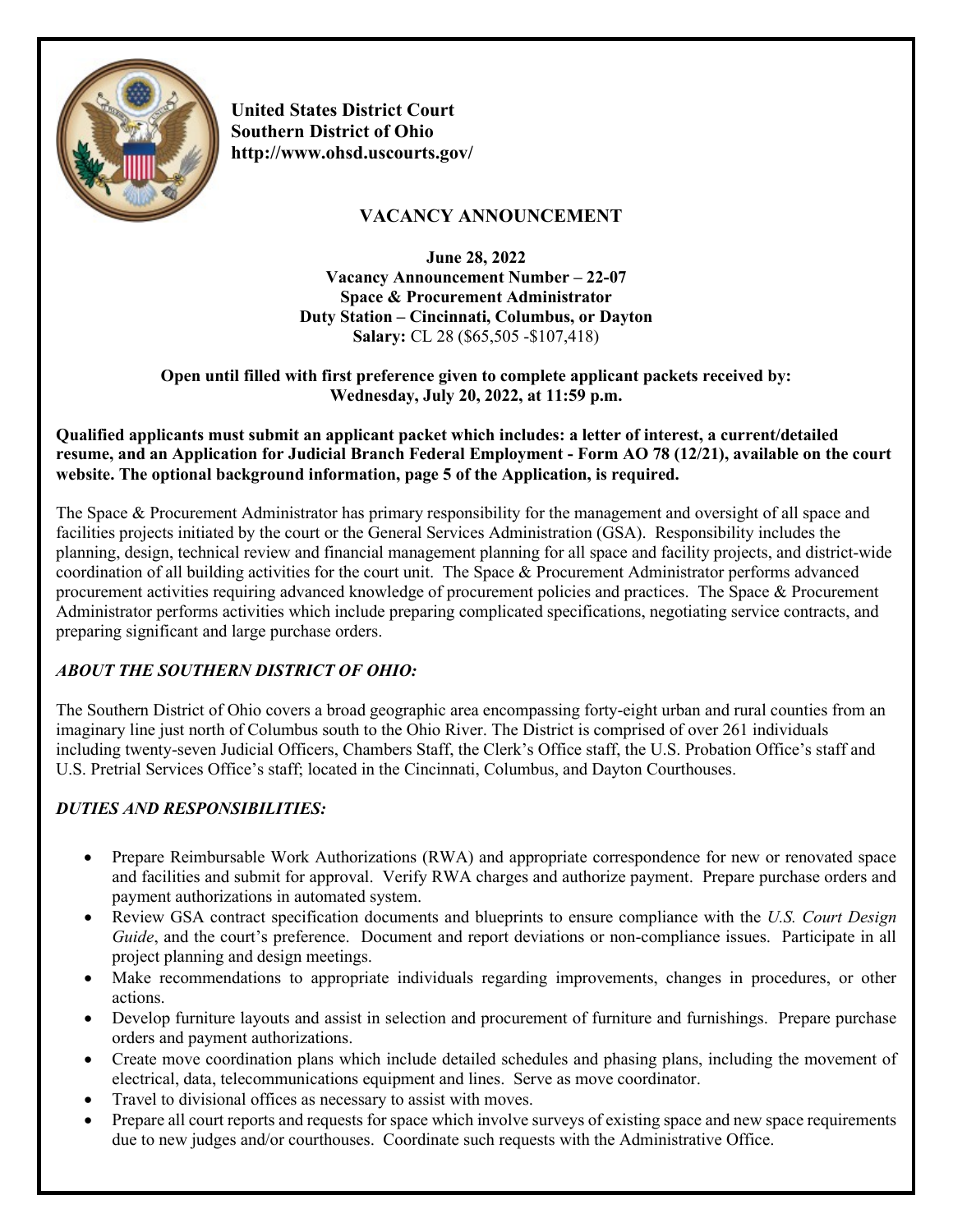- Provide technical advice and recommendations to judges and unit executive to assist in defining courthouse design, construction, or renovation needs. Direct and assume responsibility for all phases of construction, renovation, and alteration projects, including oversight of design and construction aspects through project close-out stages.
- Act as court's liaison with the GSA and contractors on court projects. Conduct meetings and coordinate the efforts of various entities to ensure the completeness and timeliness of project delivery. Make recommendations or determinations regarding deviations from schedule and actions which alter operational characteristics of the project. Ensure project security issues are coordinated with the U.S. Marshals Service as they relate to court space.
- Reconcile and verify court space with GSA drawings and statements and attend all building security and tenant meetings, as required.
- Oversee routine and cyclical building maintenance, repairs, and renovations and manage all rent, space, and other similar tenant issues through coordination with GSA. Maintain database of all cyclical maintenance.
- Attend conferences, training, and meetings as required. Serve as a liaison for the unit executive with other agencies, outside vendors, and local building management.
- Serve as part of the team responsible for planning and implementing the court's *Continuity of Operations Plan* (COOP) and *Occupancy Emergency Plan* (OEP); ensure both plans are updated on a regular basis, and schedule review and testing programs, as necessary.
- Manage, develop, and provide guidance to support staff involved with procurement, building management, and space and facilities activities, including establishing work procedures, assigning, and reviewing work, evaluating performance, and overseeing daily operations.
- Procure supplies, equipment, services, and furnishings from government and non-government sources through new contracts, competitive bids, or existing government contracts. Plan and coordinate time and delivery of purchases.
- Assess requests for goods and services by ensuring that they are allowable under limitations, restrictions, and policies, as well as determining availability of funds. Review accounting records of each functional allotment and reconcile accounts. Ensure that accounts have funds available for items being purchased. Prepare spreadsheets and maintain databases to track certain expenditures.
- Adhere to the *Guide to Judiciary Policy* and *Judiciary Procurement Program Procedures* on procurement practices. Prepare spreadsheets and maintain databases to track certain expenditures. Adhere to the court unit's internal control procedures.
- Identify and maintain lists of vendors and sources of supply for goods and services. Review, evaluate, verify, and process invoices and prepare payment requests.
- Research and evaluate suppliers based on price, quality, selection, service, support, availability, reliability, production, and distribution capabilities as well as the reputation and history.
- Prepare specifications, solicitations, and requests for qualifications/proposals; research products and equipment; prepare product/equipment specifications. Obtain and review competitive bids, quotes, and proposals from vendors and contractors; discuss evaluations and review with requesters and subject matter experts.
- Negotiate with vendors for the best price over contracted services and purchases. Coordinate with selected vendors on supply and delivery of purchased items. Evaluate and monitor contract performance to ensure compliance with contracted obligations; assist with clarifying contract requirements and resolving any conflicts. Recommend cyclical replacement of accountable property.
- Collect, review, audit, and analyze data and information, such as court operations and activities, budget and financial data, and other similar statistical data. Develop reports based on historical and current data to determine trends and areas for efficiencies.
- Perform other related duties as required.

## *JUDICIARY SPECIFIC QUALIFICATIONS*: *For current Judiciary employees, promotion to or placement at*;

• CL 28, Two years of specialized experience, including at least one-year equivalent to work at the CL-27.

*GENERAL EXPERIENCE:* Advanced use of and experience with Microsoft Windows and Office products and standard project management applications. Experience in the review and analysis of construction documents and cost estimates. Critical thinking, attention to detail, analytical skills. Must be able to communicate effectively with team members regarding collaborative tasks. Excellent organization skills with the ability to multi-task, prioritize, follow through, and meet deadlines in a fast-paced environment. Excellent written and verbal communication skills. Ability to adjust priorities quickly as circumstances dictate.